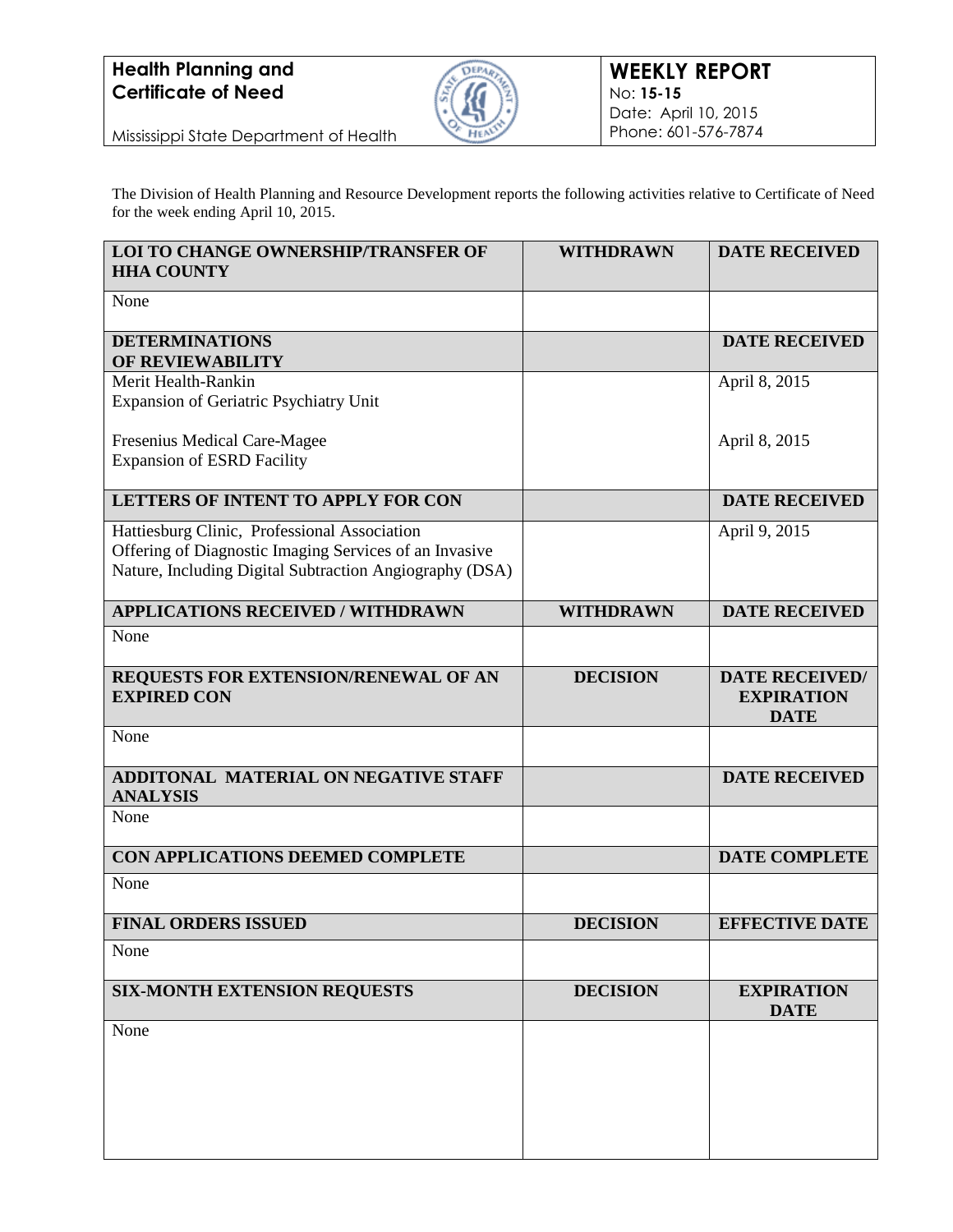

#### **WEEKLY REPORT** No: **15-15** Date: April 10, 2015 Phone: 601-576-7874

Mississippi State Department of Health

| <b>HEARINGS DURING THE COURSE OF REVIEW</b>                                                                                                                                                                                                                                         | <b>REQUESTED</b>   | <b>DATE</b><br><b>SCHEDULED</b> |
|-------------------------------------------------------------------------------------------------------------------------------------------------------------------------------------------------------------------------------------------------------------------------------------|--------------------|---------------------------------|
| <b>CON Review Number: HG-NIS-1214-021</b><br>River Oaks, LLC d/b/a River Oaks Hospital<br>Establishment of a Diagnostic Catheterization and PCI<br>Services and Acquisition of Related Equipment<br>Capital Expenditure: \$900,000<br>Location: Flowood, Rankin County, Mississippi |                    |                                 |
| Requestor(s): St. Dominic-Jackson Memorial Hospital                                                                                                                                                                                                                                 | March 6, 2015      | To Be Scheduled                 |
| Mississippi Baptist Medical Center, Inc. d/b/a Mississippi<br><b>Baptist Medical Center</b>                                                                                                                                                                                         | March 11, 2015     | To Be Scheduled                 |
| <b>CON Review Number: ASC-NIS-0614-008</b><br>Madison Physician Surgery Center<br>Establishment of a Multi-Specialty Ambulatory Surgery<br>Center<br>Capital Expenditure: \$1,869,414.00<br>Location: Madison, Madison County, Mississippi                                          |                    |                                 |
| Requestor(s): Madison Physician Surgery Center                                                                                                                                                                                                                                      | September 10, 2014 | To Be Scheduled                 |
| <b>CON Review: HG-RLS-1210-039</b><br>Patients' Choice Medical Center, Raleigh<br>Lease/Relocation of 10 Chemical Dependency Beds &<br>Offering of Adult Chemical Dependency Services<br>Capital Expenditure: \$58,400                                                              |                    |                                 |
| Requestor: Alliance Health Center, Meridian                                                                                                                                                                                                                                         | March 16, 2011     | To Be Scheduled                 |
| CON Review: FSF-NIS-0610-025<br>Gumtree Imaging, LLC Tupelo<br>Acquisition/Establishment and Offering of MRI Services<br>Capital Expenditure: \$1,090,000                                                                                                                           |                    |                                 |
| Requestor: The Imaging Center at Gloster Creek Village                                                                                                                                                                                                                              | August 26, 2010    | To Be Scheduled                 |
| CON Review: ESRD-NIS-0908-031<br>Fresenius Medical Care-Calhoun City<br>Establish/Const of a 6-Station ESRD Facility in<br><b>Calhoun County</b><br>Capital Expenditure: \$462,471                                                                                                  |                    |                                 |
| Requestor: Fresenius Medical Care                                                                                                                                                                                                                                                   | March 9, 2010      | To Be Scheduled                 |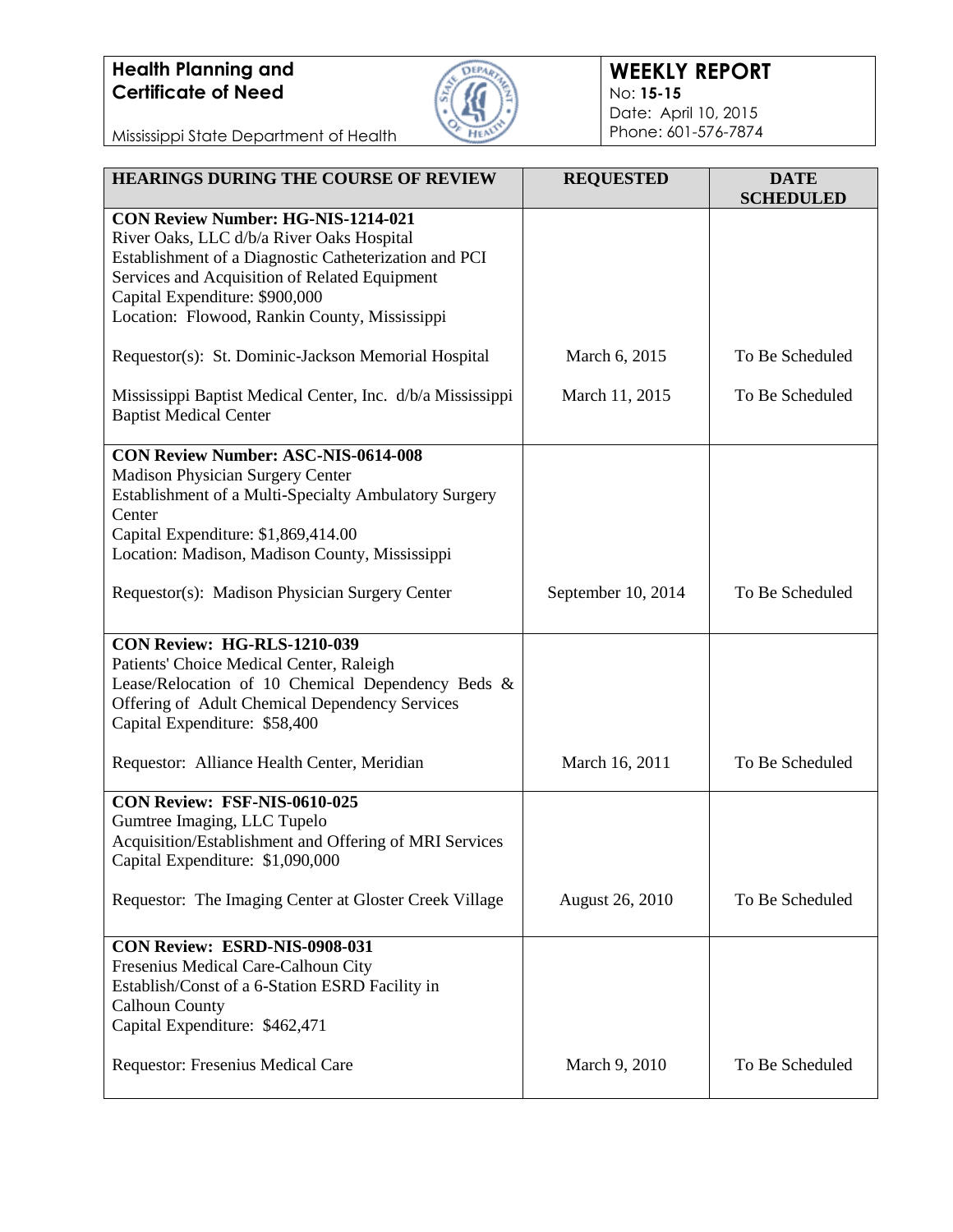

#### **WEEKLY REPORT** No: **15-15** Date: April 10, 2015 Phone: 601-576-7874

Mississippi State Department of Health

| CON Review: ESRD-NIS-0908-034                         |                  |                  |
|-------------------------------------------------------|------------------|------------------|
| Fresenius Medical Care-West Point                     |                  |                  |
| Establish/Const of a 10-Station ESRD Facility in      |                  |                  |
| Clay County                                           |                  |                  |
| Capital Expenditure: \$380,000                        |                  |                  |
| Requestor: Fresenius Medical Care                     | March 9, 2010    | To Be Scheduled  |
| CON Review: ESRD-NIS-0908:035                         |                  |                  |
| Fresenius Medical Care-Water Valley                   |                  |                  |
| Establish/Const. of a 6-Station ESRD facility in      |                  |                  |
| Yalobusha County                                      |                  |                  |
| Capital Expenditure: \$462,471                        |                  |                  |
| Requestor: Fresenius Medical Care                     | March 9, 2010    | To Be Scheduled  |
| CON Review: FSF-NIS-0808-024                          |                  |                  |
| Advanced Medical Imaging of Greenville, LLC           |                  |                  |
| Provision of MRI Services in Washington County        |                  |                  |
| Capital Expenditure: \$0                              |                  |                  |
|                                                       |                  |                  |
| Requestor: Delta Regional Medical Center              | December 3, 2008 | To Be Scheduled  |
| CON Review: FSF-NIS-0807-018                          |                  |                  |
| Desoto Imaging and Diagnostics, LLC                   |                  |                  |
| <b>Establishment of Mobile PET Services</b>           |                  |                  |
| Capital Expenditure: \$0                              |                  |                  |
|                                                       |                  |                  |
| Requestor: Baptist Memorial Hospital - DeSoto         | December 3, 2007 | To Be Scheduled  |
| CON Review: HG-NIS-1206-038                           |                  |                  |
| Laird Hospital, Inc.                                  |                  |                  |
| Offering of MRI Services at Rush Medical Clinic,      |                  |                  |
| Philadelphia                                          |                  |                  |
| Capital Expenditure: \$14,500                         |                  |                  |
| Requestors: Neshoba County General Hospital & InSight | May 2, 2007      | To Be Scheduled  |
| <b>Health Corporation</b>                             |                  |                  |
| CON Review: FSF-NIS-1006-031                          |                  |                  |
| Starkville Orthopedic Clinic, Starkville              |                  |                  |
| Acquisition of MRI Equipment and Offering of Open     |                  |                  |
| <b>Orthopedic MRI Services</b>                        |                  |                  |
| Capital Expenditure: \$802,060                        |                  |                  |
| Requestor: Oktibbeha County Hospital                  | January 16, 2007 | To Be Scheduled  |
| OTHER HEARINGS DURING THE COURSE OF                   | <b>REQUESTED</b> | <b>DATE</b>      |
| <b>REVIEW</b>                                         |                  | <b>SCHEDULED</b> |
| None                                                  |                  |                  |
|                                                       |                  |                  |